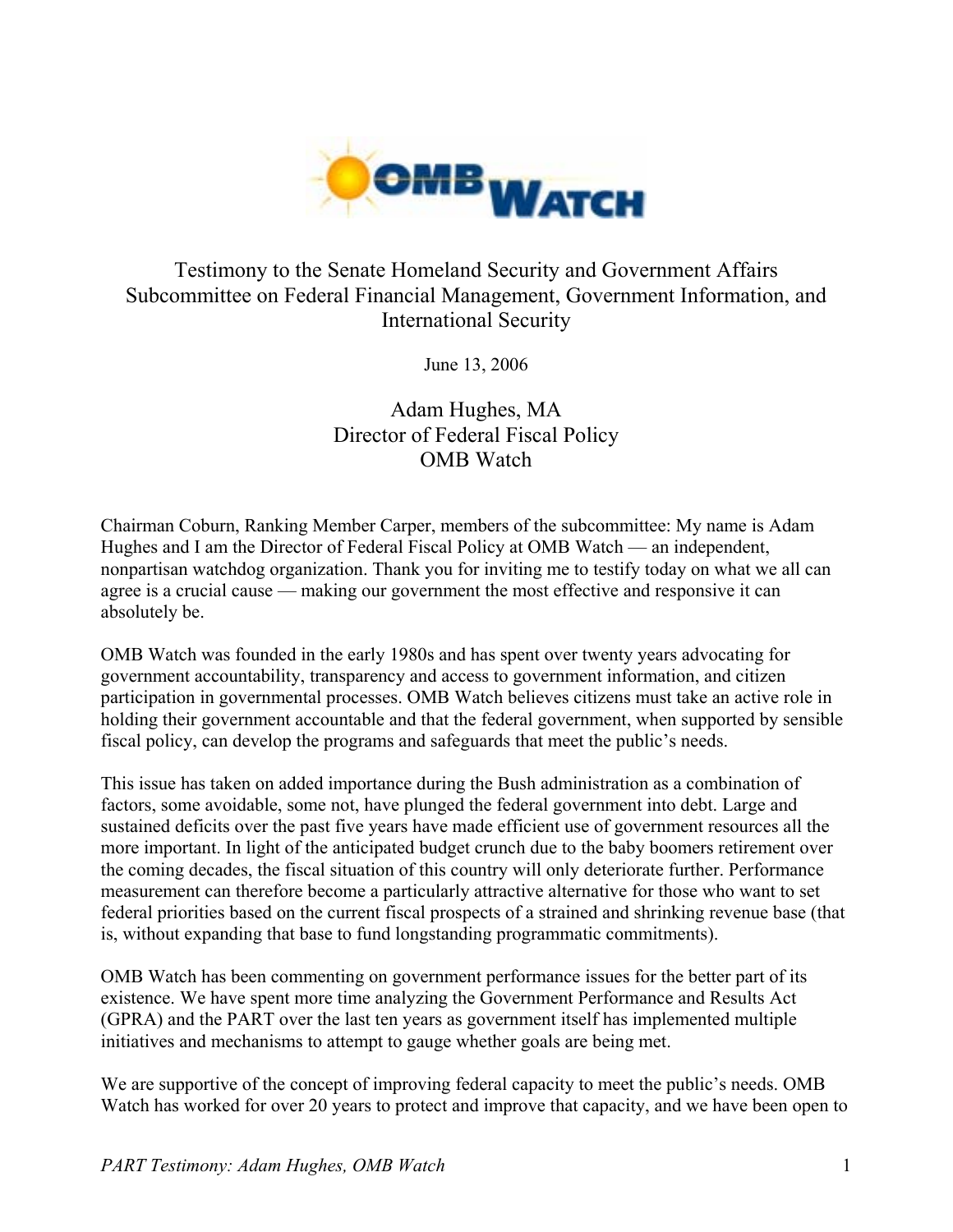possibility of using performance measurement as a means for achieving those ends. We bring a strong belief in the importance and potential of government itself to the work we do, and because of that belief, we want government to be responsive to community needs, spend money effectively, and accomplish it goals. We are advocates for government and therefore have a very strong selfinterest in seeing government programs get results.

PART, however, is a very poor mechanism for measuring program performance and results, introducing biases and a skewed ideological perspective into a model claiming to present consistent and objective performance data and evaluations of government programs. Often times, the PART actually decreases the efficiency and effectiveness of government through increased administrative burdens, distracted managers, and compliance costs.

Ironically, the PART mechanism itself does not produce the right type of results to further support and improve government. We believe PART ratings should not be directly connected with the budgeting process of Congress because of significant deficiencies — mainly the substantial biases and limitations embedded within the tool and the additional limitations we have observed in OMB's actual application of PART.

Based on our studies of PART and our longstanding commitment to an open, accountable government that is responsive to the public's needs, I come to you today with three points to make:

- (1) PART continues a troubling trend we have seen in other executive branch initiatives and even congressional proposals—namely, a trend to arrogate increasing power to the White House, even in areas that by constitutional design have been committed to Congress.
- (2) PART is so limited and distorted a tool that it should be used neither for management nor for budget and appropriations decisions. Both by the design of the tool and as the mechanism is implemented, PART systematically ignores the reality of federal programs and judges them based on standards that are deeply incompatible with the purposes that federal programs are expected to serve. As one agency contact memorably explained to us, PART assessments are tantamount to a baseball coach walking to the mound to remove his pitcher and then chastising him for not kicking enough field goals as he brings in a reliever.
- (3) There is a better way. Specifically, Congress already has the means to investigate and produce far more sophisticated analyses of the usefulness, effectiveness, and results of government programs. In fact, this is one of the primary, if not *the* primary role of the legislative branch. While the oversight function of Congress may not be as robust as it once was due to significantly shorter legislative sessions and delays due to a sharply divided political climate, the capacity to judge the results of government programs already exists within the existing structures of Congress structures that do not carry with them the significant limitations and negative consequences of the PART.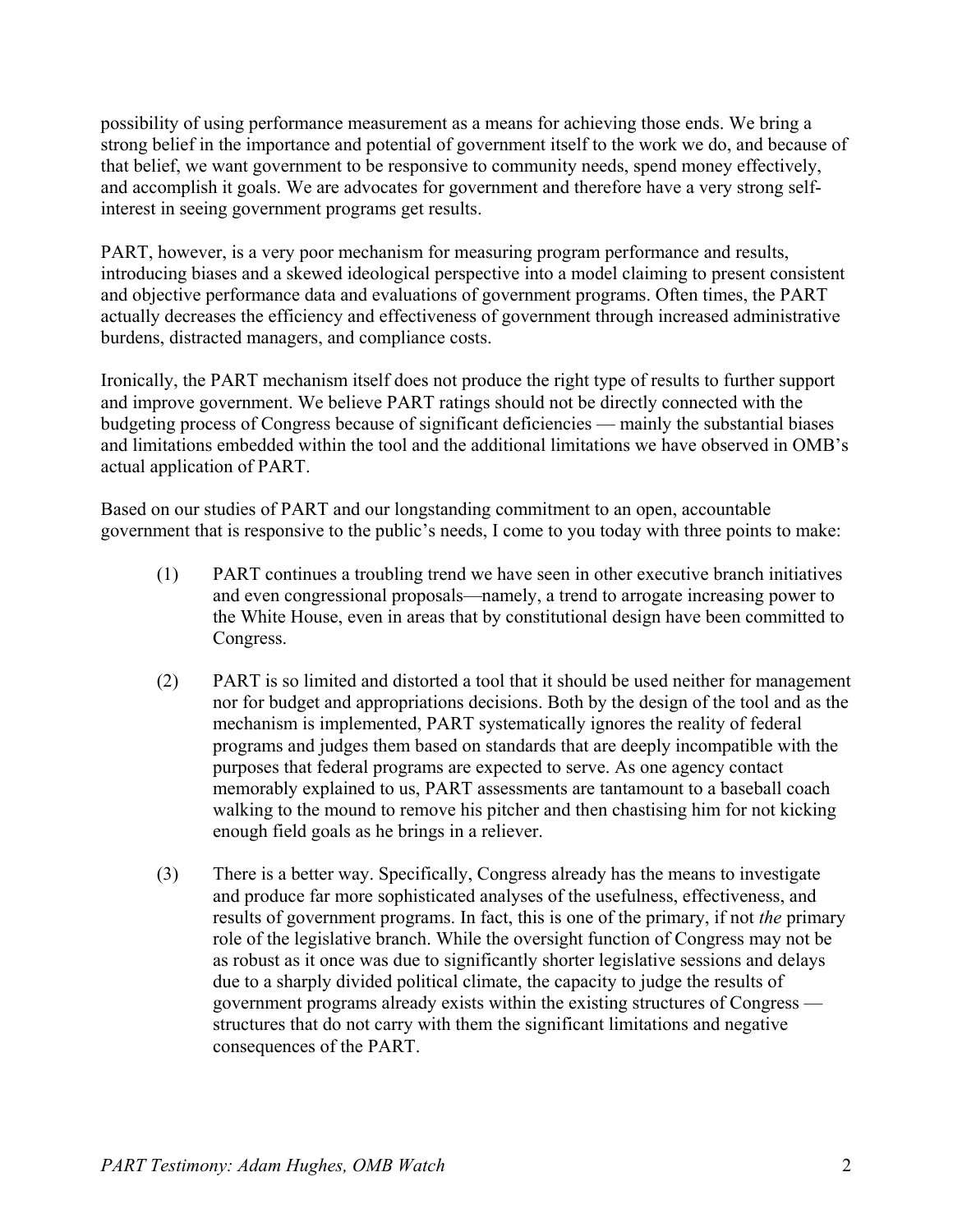## **I. PART: EXAMPLE OF BROADER SHIFTS IN POWER IN GOVERNMENT**

Before I discuss some of the specific weaknesses and negative consequences of the PART, I want to point out a larger trend in government over the last few years that we believe PART is connected to. Since the Bush administration came into office and after the terrorist attacks in September 2001, we have seen a steady shifting of power to the executive branch in many different facets of our government — particularly security and military policy.

Yet this larger trend toward increased executive power has spilled over into other areas outside security and defense. Some of the "budget process" changes currently being considered by Congress also have a tendency to consolidate yet more power in the White House. Specifically, the president's enhanced recession proposal scheduled for debate this month in Congress and a proposal to establish sunset commissions gaining traction in the House are indicative of this larger trend by allowing the President increased power over spending priorities and program authorizations activities that are the proper domain of Congress. These proposals represent a disturbing trend.

In some ways PART is even worse than those proposals for two distinct reasons. First, PART is more insidious: whereas the other proposals openly seek to arrogate power to the White House, PART portrays itself as an unbiased evaluator of results and performance while serving the White House's political priorities. As I will discuss today, PART is anything but an even-keeled evaluator of government programs.

Second, the White House is using PART to supplant Congress's role and even to contravene longsettled Supreme Court precedent. By instituting the president's or OMB's subjective policy preferences and biases for those of the other branches of government, the PART is a seemingly innocuous tool for the executive to manipulate the balance of power across all of the federal government and remove some of the checks and balances that are an integral part of our representative political system. For this reason alone, PART should be approached extremely cautiously by those outside the administration.

### **II. TWO TYPES OF BIASES LEAD TO FLAWED TOOL**

I would like to focus on two main aspects of the biases inherent in PART. I believe these biases are significant and numerous enough to discredit the PART from being heavily or directly involved with both budget requests and appropriations and also management of programs.

Both by the design of the tool and as the mechanism is implemented, PART systematically ignores the reality of federal programs and judges them based on standards that are deeply incompatible with the purposes that federal programs are expected to serve. As one agency contact memorably explained to us, PART assessments are tantamount to a baseball coach walking to the mound to remove his pitcher and then chastising him for not kicking enough field goals as he brings in a new pitcher.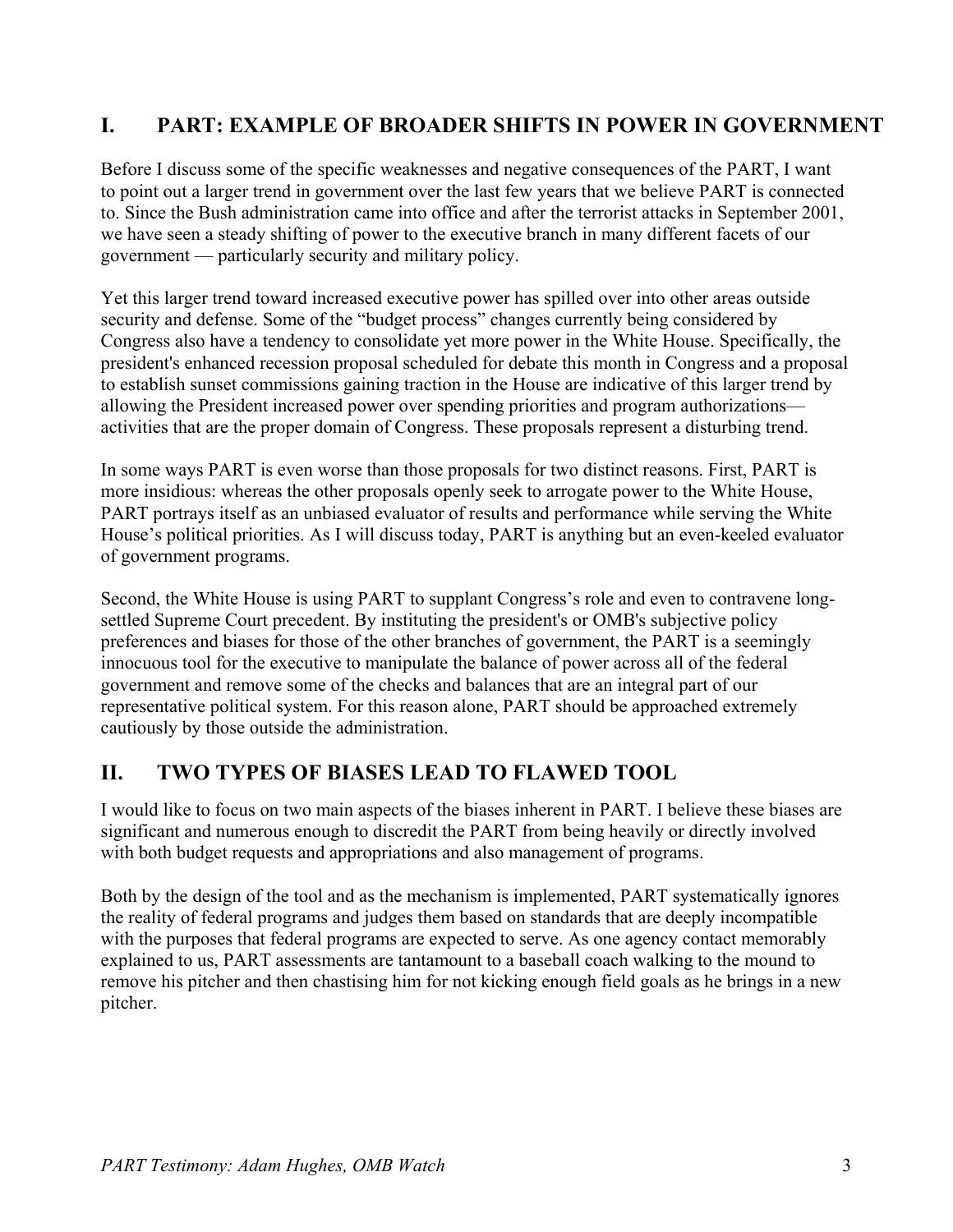#### **A. STRUCTURAL BIASES EMBEDDED IN TOOL DESIGN**

#### **1. Overly Simplistic Model Fails to Capture Diversity, Complexity, and Possibilities of the Federal Government**

The intricacies of the federal legislative process, the necessity of crafting coalitions to pass legislation, and the shifting face of congressional representation often lead Congress to create and later amend a wide diversity of federal programs with multiple, and at times conflicting, goals. The PART tool — because of its crude design and over-simplified rating system — is not robust enough to capture the complexity inherent in the federal government.

First and foremost, the black and white rating scale (ranging from effective to ineffective) ignores the multiple and diverging reason a program could be succeeding or failing. Different program have different problems for different reasons. Perhaps a program is struggling to achieve its mission because it is underfunded and an ineffective program deserves more resources. The PART ratings are unable to convey such complexity.

The one-size-fits-all approach of the PART review process often minimizes or ignores important differences in purpose and design between varying types of government programs, possible intentionally overlapping goals between programs and departments, and even multiple goals Congress has charged a single program with achieving.

Social problems are complex and diverse, and federal programs must accordingly take many shapes, attempt many approaches, and address a wide range of needs. The assumptions embedded in the very design of PART—that all that can be meaningfully known about programs is quantifiable; that programs have a single, unitary purpose that never adjusts to changing circumstances; that the only meaningful work performed by federal programs leads to a single outcome—are short-sighted assumptions that embody a narrow and simplistic vision of the role of government. It is simply too crude to serve as a useful guide for government management.

Perhaps the most obvious failure of the tool in this regard is its narrow insistence on outcome measures as the benchmark of programmatic success. The outcome measurement straightjacket is problematic because it is inadequate to the task of informing the management of programs that can only be measured in terms of outputs or that are difficult to measure in terms of either outputs or outcomes. This blind adherence to outcome measures in the tool design fails to accommodate some very important types of programs. For example:

> • Multiple programs with varying approaches to the same problem, block grants, competitive grants, and demonstration grants are all ways to experiment with solutions to complex social problems. Grants to state and local governments, for example, attempt to take advantage of the fabled "laboratories of democracy" to experiment with ways to attack persistent and often intractable social problems. For some issues, such as foster care, Congress has decided that multiple programs in multiple agencies and departments — including the Title IV-E entitlement, the Adoption Assistance program, the Chafee Independence Living Program grants, Medicaid, special education services, and more — are needed to meet the needs of abused and neglected children. PART's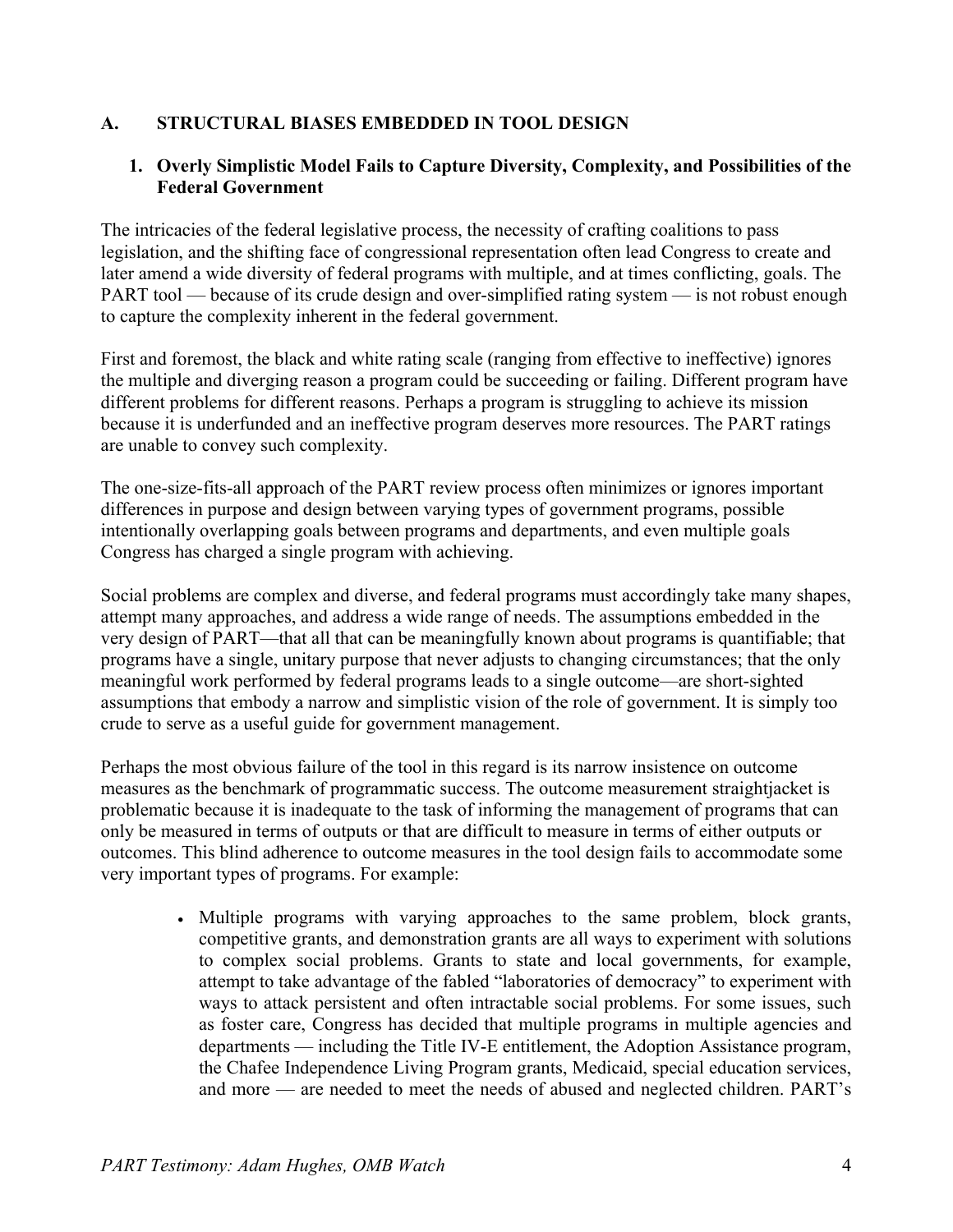rigid criteria for uniqueness and unitary performance goals ignore the value of multiplicity and overlap and create perverse incentives to recentralize in the federal government what Congress has decided to shift to the states.

- Research programs, such as the National Toxicology Program and the IRIS database, are intended to close gaps in our knowledge rather than lead to immediately measurable outcomes such as reduced incidence of cancer or decreases in lifetime fatality risks from exposure to toxic substances. In these cases, improvements in what we know and what we can reasonably determine are valuable in and of themselves, not because they lead to other measurable consequences. The PART tool fails to recognize the value in pure research programs and the like; not only does PART therefore fail to offer anything of value to the management of such programs, but it also threatens to lead to reduced funding and distorted priorities for no justifiable reason.
- Research programs are the canary in the coalmine for another limitation of the tool: its bias for short-term impacts rather than long-term efforts. Every EPA research program PARTed as of the FY06 budget was assessed as "Results Not Demonstrated" (RND). This bias is built into the design of the tool itself, according to a member of EPA's Science Advisory Board, who testified "it appears that the weighting formula in the PART favors programs with near-term benefits at the expense of programs with longterm benefits. Since research inevitably involves more long-term benefits and fewer short-term benefits, PART ratings serve to bias the decision-making process against programs such as STAR ecosystem research, global climate change research, and other important subjects."
- Many programs are created to address concerns that are broader and deeper than PART, with its insistence on quantifiable outcome measures, can begin to accommodate. The Americorps National Civilian Conservation Corps, for example strives to achieve the goals of "strengthening communities" and "increasing civic responsibility." It is not possible to establish quantifiable measures of community strength, but that impossibility does not mean that the communities themselves cannot attest to their strength. In such cases, the real measure of success will have to be subjective and narrative — and must include outside stakeholder input in order to balance competing perspectives and viewpoints. PART contains no avenues for stakeholder input into the program review process. Using PART as a management guide will threaten such programs and lead to a government that has no vision and fails to embody the public's most cherished values.

A management tool that disapproves of visionary, values-driven, future-oriented, or knowledgecreating programs is a tool for mismanagement, which would detract from what a federal government is uniquely situated to do.

 $\overline{a}$ 

<sup>1</sup> *Fiscal 2005 Budget: EPA: Hearing before the Subcomm. on Envt., Tech. & Stands. of the House Comm. on Science*, 108th Cong. (2004), 2004 WL 506081 (F.D.C.H.) (statement of Dr. Genevieve Matanoski, EPA Science Advisory Board).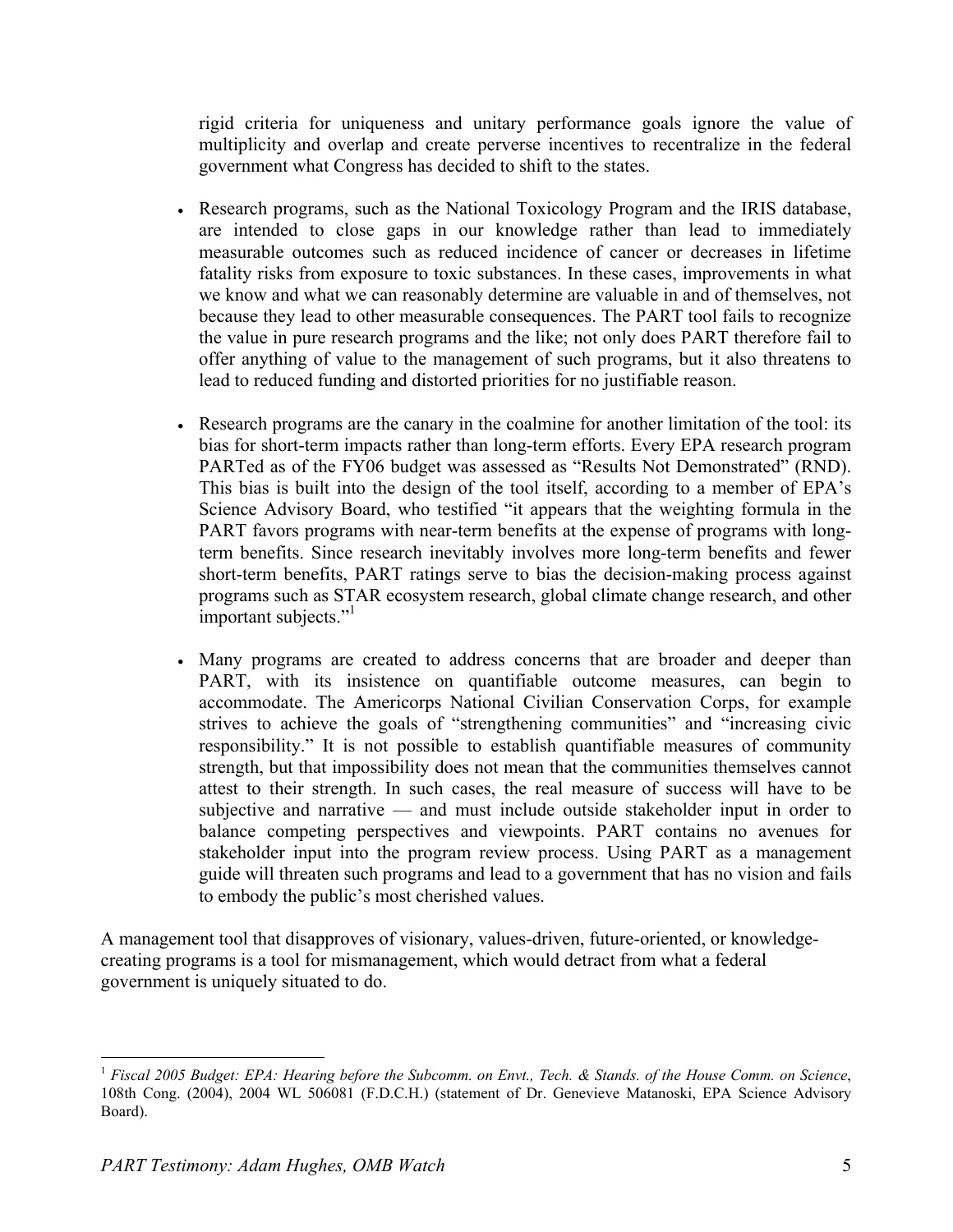#### **2. PART Creates Increased Management, Compliance, and Data Burdens**

Over the years since the PART was first introduced, the review process has often forced program managers and agencies to alter their existing management and performance review practices, institute new and costly data collection structures and systems, generate independent reviews and analyses from outside the government and overlay this performance initiative with previous government efforts. These alterations to program management have created an entire compliance system within itself that distracts energy and resources from achieving program goals.

PART often conflicts or complicates other government wide reform initiatives. Collecting new types of data within agencies for OMB in order to comply with the PART rating system is often constrained by the Paperwork Reduction Act, which requires agencies to reduce the number of data elements collected. Further, the PART and the Government Performance and Results Act (GPRA), which attempts to develop strategic goals and department and government cross-cutting comparison for the federal government through a much more open and accessible process than the PART mechanism, are often in conflict with each other, creating added management difficulties and increased compliance burden within agencies.

Furthermore, there are significant obstacles to the data collection that PART demands. Agency data collection is constrained by the Paperwork Reduction Act, which requires agencies to obtain OMB approval before conducting any information collection that asks the same questions of ten or more people. Additionally, data collection efforts, especially the independent evaluations PART expects programs to rely on, can be expensive, but PART does not excuse programs that cannot collect the expected level of data because of a lack of funding. OMB itself is responsible for these obstacles, even as it penalizes programs for running into them.

Between this Catch-22 and the sometimes absurd mismatch of PART measures and actual program purposes, program staff have learned to treat PART as a compliance exercise instead of a guide to better management. OMB Watch has conducted extensive, in-depth interviews with agency staff involved in PART assessments at the program level. We have heard repeatedly that agency staff have spent considerable time "gaming" the PART system—learning the pressure points and pitfalls to avoid negative scores and consequences. A performance appraisal system so widely regarded as a mere compliance exercise offers little diagnostic benefit for agency program managers and is another indication PART scores should not be related to budget allocations for programs.

### **3. PART's Bias Toward Specific Program Types**

The extreme biases against block grant programs within the PART process are perhaps the most egregious and the most obvious example of the problems embedded in the very design of the tool.

Programs that operate through grants, whether competitive grants or block grants, are rated lower on average than all other programs. When OMB rated block/formula grant programs (a category that includes both block grants and entitlements) in FY 2005 process, it found no block/formula grant programs were "effective" while finding 11 percent of programs in general were "effective." In addition, OMB found 43 percent of block/formula grant programs to be ineffective while determining only 5 percent of programs overall were "ineffective."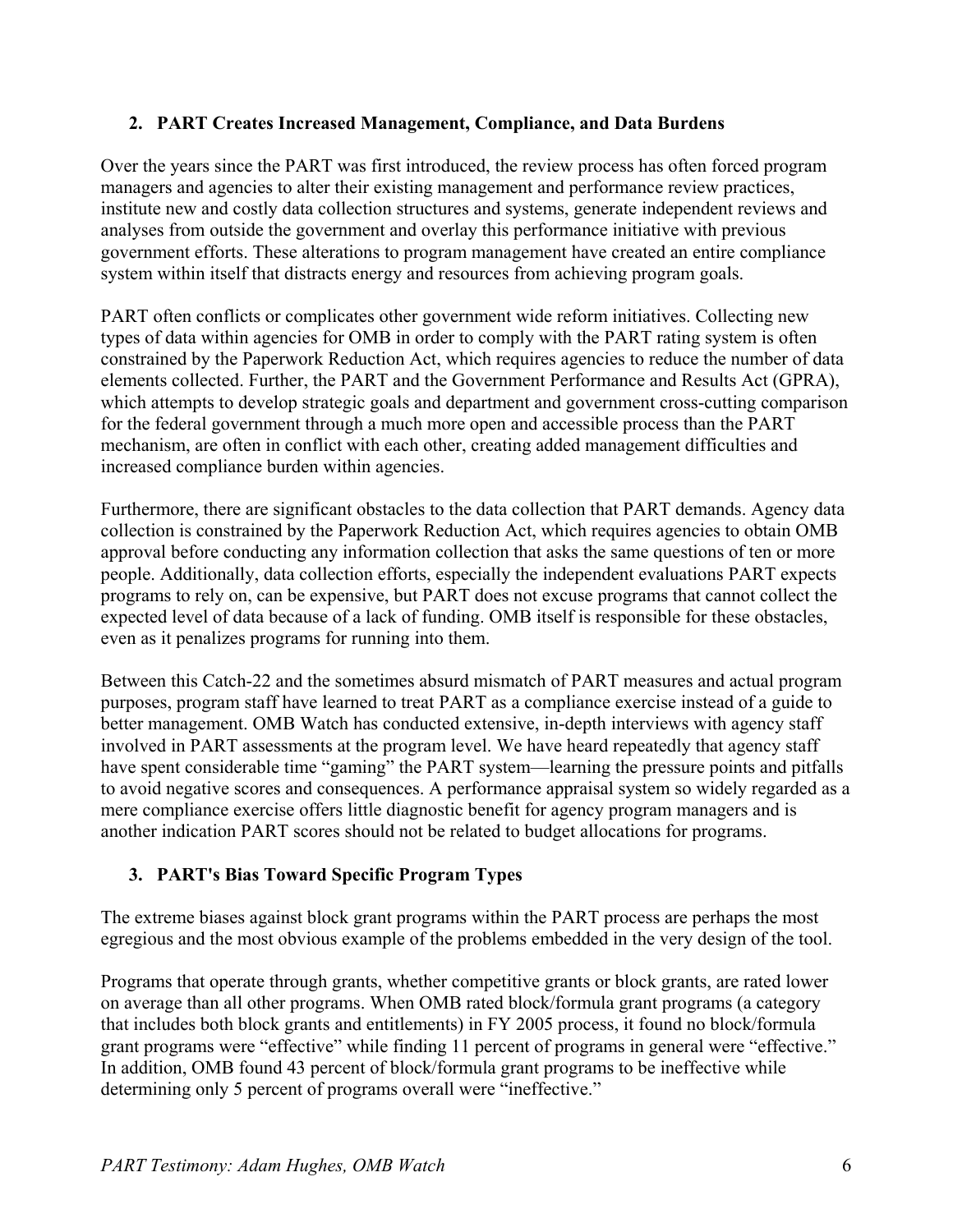The chart below compares the overall breakdown of PART scores in competitive grant programs, block grant programs, and all other programs after the reviews were completed for FY 2006. As is evident, grant programs rate significantly lower in PART reviews than all other programs on average. Further, of the programs rated "ineffective" that were zeroed out completely in the president's FY 2006 budget, 89 percent were competitive or block/formula grants.

| Comparison of Grant Programs and All Other Programs in PART<br>(percentage of programs rated in each category) |                          |                    |                    |
|----------------------------------------------------------------------------------------------------------------|--------------------------|--------------------|--------------------|
|                                                                                                                | <b>Competitive Grant</b> | <b>Block Grant</b> | All Other Programs |
| Effective or<br>Moderately<br>Effective                                                                        | 24%                      | 27%                | 49%                |
| Adequate or<br>Ineffective                                                                                     | 36%                      | 36%                | 26%                |
| <b>Results Not</b><br>Demonstrated                                                                             | 40%                      | 37%                | 25%                |

There is an easy explanation for this trend. Federal grant programs largely send money to the state and local governments, a system established intentionally by Congress because they have realized that in some instances it is vastly more efficient to allow individual states the flexibility to tailor their respective programs and initiatives to suit local and regional needs. Some, like the Community Development Block Grant, are particularly important to improving the economies of poor and rural communities across the country with locally designed projects and programs that address specific community needs. Entitlements, meanwhile, will always fail the PART's demand for linkages between performance goals and revenue allocation, because entitlements are automatic distributions to entitled populations — in other words, PART scores them negatively for being exactly what Congress intended them to be.

The odds are stacked against block/formula grants within the PART because performance review is an oversight mechanism, whereas the premise of block grants is that funds are sent to the states with certain freedoms from complex federal oversight requirements. Many states and local governments have their own performance and accountability review processes; overlaying federal PART reviews has the effect of overriding state and local government self-management, contrary to the intent of block grant projects.

### **B. POLITICAL BIASES EMERGE THROUGH IMPLEMENTATION**

### **1. Inconsistencies with Presidential Budget Request Cast Doubt on Purpose of Tool**

A quick glance at PART ratings and budget requests should dissuade anyone from trying to find a logical or consistent pattern between them — there is no pattern. Even after reviewing almost every federal program and being used to develop multiple budget requests, it remains unclear if even the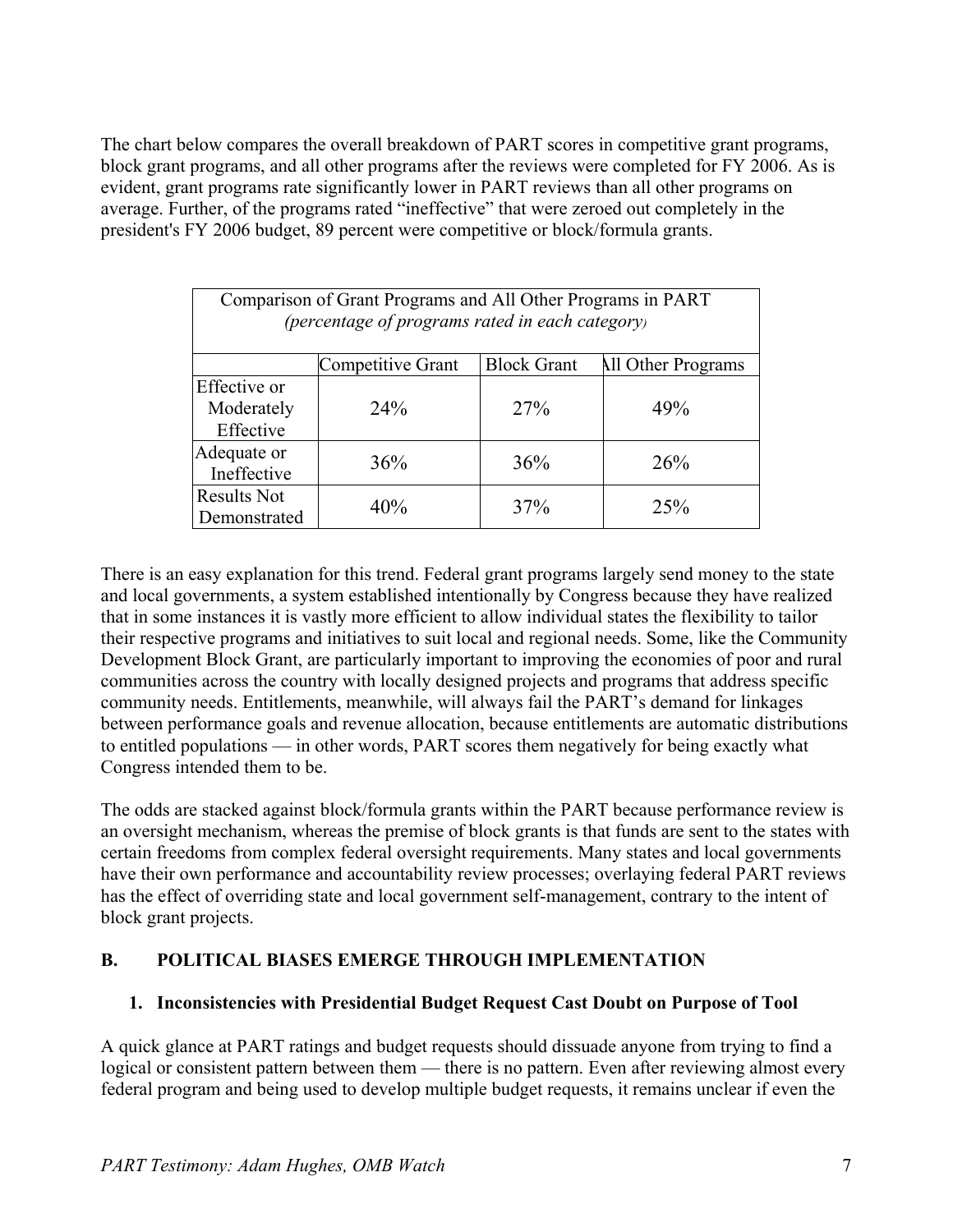Bush administration uses the PART ratings to inform their budgeting decisions at the start of each year.

OMB Watch has conducted analyses of the list of programs highlighted by the President in each of the last two State of the Unions for not achieving the required results, as well as the broader list of programs reviewed under the PART and found some puzzling results. A few examples:

- Of the 85 programs receiving a top PART score in 2006, the president proposed cutting the budgets of more than 38 percent, including the National Center for Education Statistics and a land grant program run by the Tennessee Valley Authority.
- Of the programs rated "ineffective," in the 2006 budget that were targeted for elimination, more than 78 percent came from the Departments of Housing and Urban Development or the Department of Education.
- The Substance Abuse Prevention Block Grant, a program that provides grants to state to address addiction problems, was given the lowest possible rating of "ineffective" but received no reduction in funding. Moreover, the Earned Income Tax Credit Compliance Program — which targets lower income working Americans who have claimed the EITC and double checks their eligibility for the credit — was rated ineffective, yet received a substantial funding increase.

The examples above are not used to cherry pick arbitrary cases, but underscore a larger pattern of inconsistency. Most troubling, in each of the last two years, of those programs singled out by the president for failing to produce results, **more than two-thirds had yet to be reviewed by the PART questionnaire**. In many more cases than not, it is unclear what kinds of determinations, if any, the president used to identify these supposed failing programs when the White House budget staff has not even used their own performance review tool to assess them.

While other analysts have criticized the failure of the PART to establish a toehold in the budget formulation process, we believe these facts point to a larger problem that underscores the need for Congress to be highly dubious of the usefulness of using PART scores to inform budget decisions. The lack of consistency among ratings and the president's own budget requests points to the possibility that the PART is merely a rhetorical tool to support pre-ordained political conclusions.

### **2. PART Sends Management Signals that Would Distorts Federal Priorities**

OMB uses PART to alter the management of federal programs in troubling ways. The PART mechanism allows for OMB perspectives and policy preferences to be inserted into the oversight and management structures of federal programs without congressional approval. Agency staff implementing federal programs are subordinate to OMB within the construction of the survey answers in PART, and experience concrete consequences — such as flat or decreased budget requests and, if the administration is successful with pay-for-performance proposals, even the inability to receive an annual salary increase — if they fail to heed the management signals OMB sends through PART. As a result, PART has enormous potential to distort federal priorities in ways that Congress has never permitted.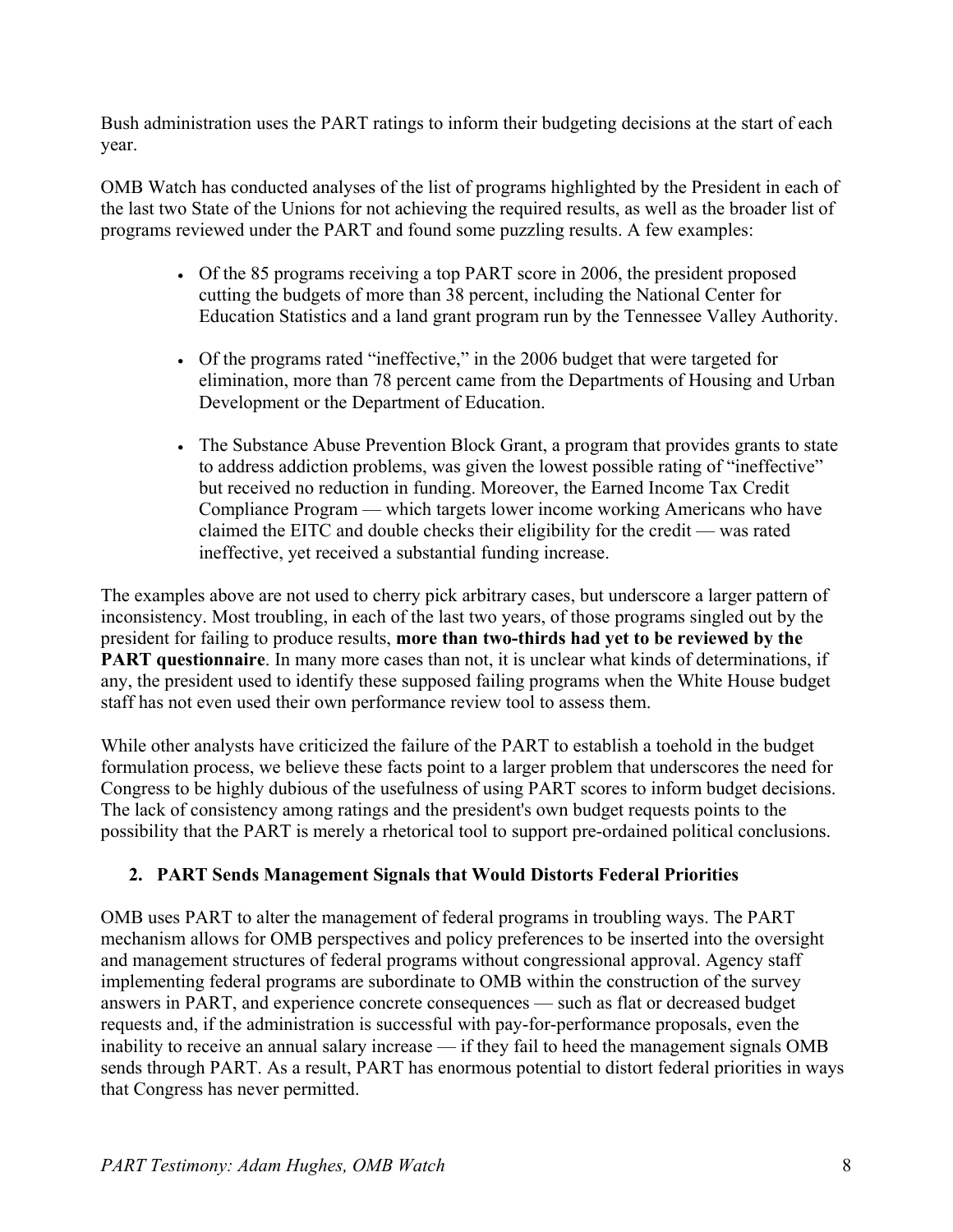OMB is, unfortunately, taking advantage of that potential. Many of the stated reasons for scoring programs negatively reflect nothing more than OMB's disagreement with the way Congress designed a program by law. OMB does not merely suggest to Congress ways a program can be, in its view, improved; instead, OMB scores a program negatively and imposes consequences against it, such as reduced budget requests, simply for following the law. OMB then justifies its decision using the rhetoric of results rather than a direct statement of its disagreement with Congress. Some examples:

- The Consumer Product Safety Commission (CPSC), Occupational Safety and Health Administration (OSHA), and Mine Safety and Health Administration (MSHA) were all penalized for failing to use economic analysis in their rulemaking processes — even though they are forbidden by law and Supreme Court precedent from doing so. The CPSC is instructed by Congress not to use cost-benefit analysis when issuing rules specifically required by law, such as the rules governing garage door openers and bicycle helmets. CPSC (which, despite an otherwise high passing score, was categorized "Results Not Demonstrated") was penalized for following the law and not conducting cost-benefit analyses for those rules. CPSC was also scored down for not complying with OMB's demand for using net benefits as a criterion for regulatory decisions, even though CPSC's authorizing legislation instructs the agency to take a different approach in order to maximize public safety. The same is true for OSHA and MSHA; OMB scored these programs negatively for failing to do "cost-benefit comparisons or monetiz[ing] human life," even though their organic acts and Supreme Court precedent forbid these practices.
- OMB criticized the Appalachian Regional Commission (and flat-lined its budget request) in FY 2006 by claiming through the PART review that it was not a "unique" program, because other existing agencies provide the same services. OMB completely misses the point of the Appalachian Regional Commission, which Congress created precisely because the existing patchwork of programs was failing to meet the needs of the extraordinarily impoverished population of that region.
- Another program serving rural populations, HHS's Rural Health Activities program, was likewise penalized for following the very law that created it. OMB's criticism from the PART review speaks for itself: "The major flaw of the Office's portfolio *stems from the programs' authorization*" (emphasis added). The program was targeted for a drastic cut (83 percent) in the president's budget this year.

Interestingly enough, these examples are no longer necessary; in a recent hearing before this very subcommittee, an OMB official was asked point-blank whether it is possible for programs to receive low PART score simply because it follows the law, and OMB answered, simply, "Yes."2

This distortion of priorities is also happening in a host of more subtle and indirect ways. Buried in the small type of the specific program assessments, the standards actually used to measure program

 $\overline{a}$ <sup>2</sup> *Accountability and Results in Federal Budgeting: Hearing before the Subcomm. on Federal Financial Management, Government Information & Int'l Security of the Senate Comm. on Homeland Security & Gov't Affairs*, 109th Cong. (2005), 2005 WL 1409975 (F.D.C.H.) (colloquy between Sen. Carper and Clay Johnson III).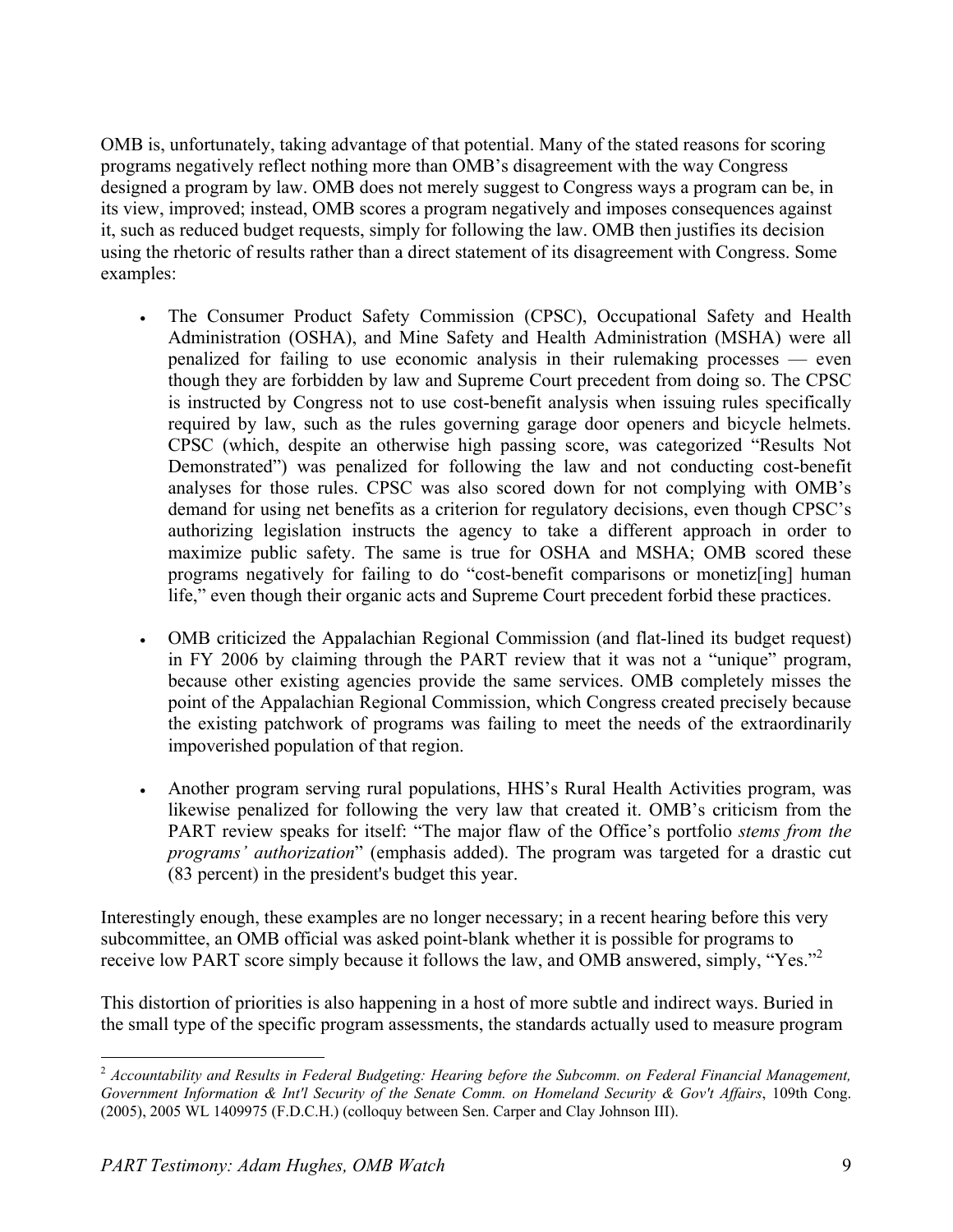"effectiveness" or "results" very often fail to focus on what is most meaningful or relevant about a program. One particular example is that the Clean Water Revolving Fund was given a low passing score and slated for deep budget cuts, in part because PART measured success based on the "percentage of water miles/acres with fish consumption advisories removed."

This measure is not a scientifically appropriate measure of actual water quality: as EPA recently announced, the number of rivers and lakes with mercury fish advisories increased in the last ten years even though the amount of mercury emissions actually declined by 100 tons.<sup>3</sup> An increase in the number of advisories can actually be a sign of *success*, as it could mean the government is doing a better job of monitoring pollution and informing the public.

These conflicts between the statutory mandates imposed by Congress and the willful arbitrariness of OMB are waived away when the assessments are offered to Congress, and the scores are attributed to the program's "ineffectiveness" or failure to demonstrate results rather than OMB's decision to measure programs with inapposite criteria or include subjective judgments about a program's worth.

### **3. Grade Deflation Allows OMB to Manipulate Levers of Congressional Spending**

OMB has gone to great lengths to advertise the PART as having an unprecedented level of transparency for the public by unearthing vast amounts of government information**.** While it is certainly true OMB has marketed the PART to the public as an open government initiative, the most crucial decisions, value judgments, and processes for arriving at the final product of a PART rating still remain largely hidden. These can often be the most important aspects of the entire process, masking a biased or manipulated product.

One of the most glaring examples of this is the "Results Not Demonstrated" (RND) rating. It is not clear how OMB determines which programs should be shifted into the category of RND. OMB assigns weights to the scores from each of the four PART sections and then assesses those scores on a grading scale to determine whether a program passes ("Effective," "Moderately Effective," or "Adequate") or fails ("Ineffective"). The category of "Results Not Demonstrated" is supposed to be reserved for programs that do not generate sufficient data or information upon which a passing or failing score can reasonably be assigned. Although explained in PART materials accordingly as an *indeterminate* category, programs relegated to the RND bin are often characterized in White House rhetoric as failing programs.

Indeed this fact has been confirmed during our interviews with agency employees as all those interviewed told us the RND rating was the absolute worse one a program could receive under the PART — far worse than an "Ineffective" rating.

The RND score is based on failure in a couple of specific questions. It is interesting to observe, however, that many of the programs scored RND otherwise score more highly in the section for producing *results*. In fact, 72 of the 178 programs (40 percent) categorized as "Results Not Demonstrated" by FY 2006 had scores that, according to OMB's own grading scale, would have been granted passing scores if not for failure on the specific RND-determining questions. Of these

 $\overline{a}$ 

<sup>3</sup> *See* Susan Bruninga, *Fish Advisories Increase By 9.29 Percent, Despite Decline in Air Pollutants, EPA Says*, DAILY REP. FOR EXECS. (BNA), Aug. 25, 2004, at A-28.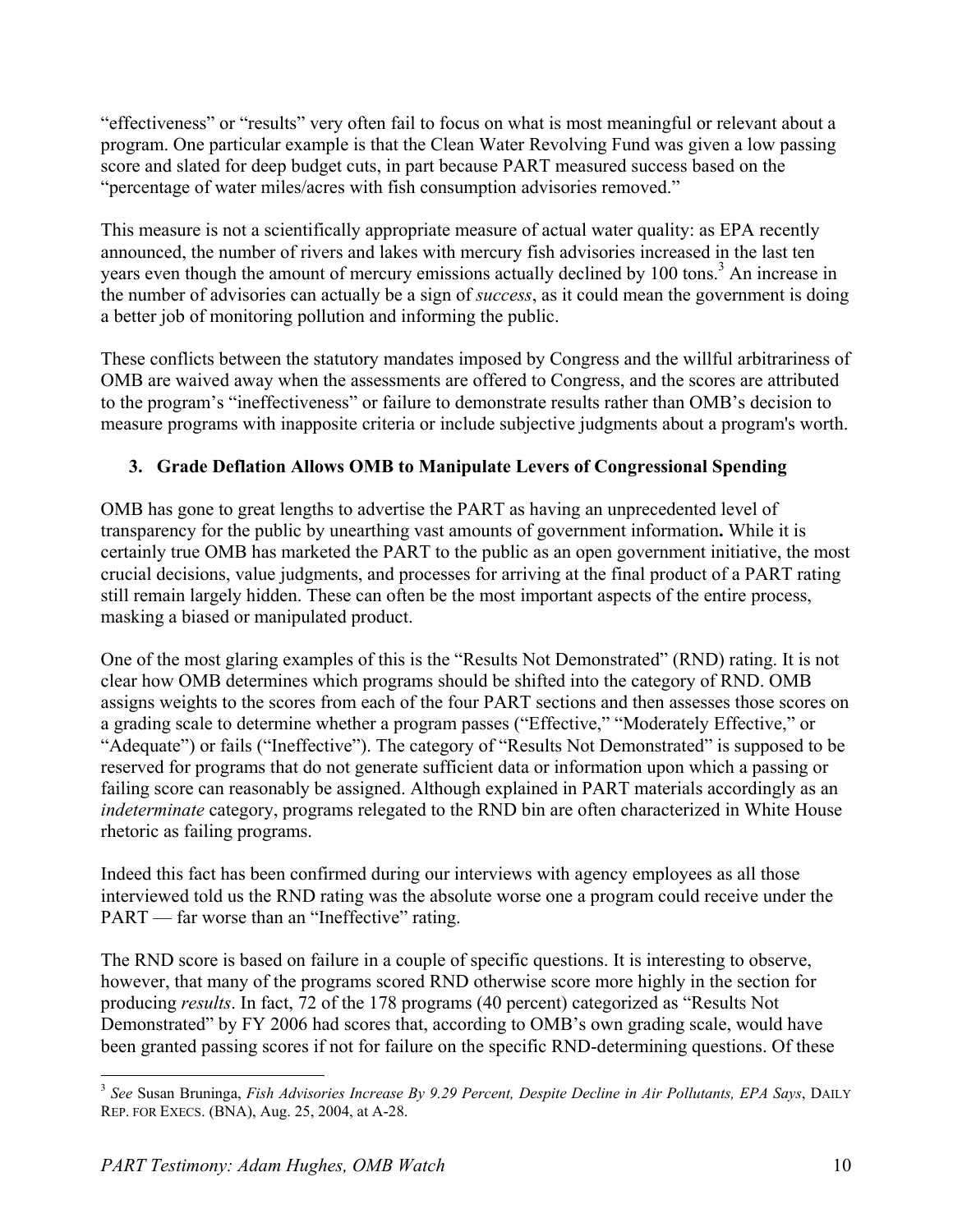72 programs, 12 should have received the high score of "Moderately Effective." These 12 programs have higher scores for section 4 — the section that notionally measures actual results — than the average score for all programs actually rated "moderately effective." Three programs **—** the Consumer Product Safety Commission, a USDA program for rural water treatment loans, and the National Credit Union Administration's Community Development Revolving Loan Fund actually scored above 75 percent for producing results (substantially higher than the 60 percent average for all programs rated "Moderately Effective").

Moreover, the remaining 60 of the 72 otherwise passing programs would have received the middle passing score of "Adequate" — again, if not for failing the specific RND-determining questions. More than half of them (31/60) scored higher for section 4 than the average section 4 score for all programs that actually received the score of "Adequate." Almost as many (24/60) had overall scores that bested the average overall score for programs that OMB allowed to receive the "Adequate" score.

There is no explanation given for the weighting assigned to any of the particular questions or sections, nor for the absurd results once these weights are assigned. This inconsistency highlights an important point that emerged from our agency interviews as well. Implementation of the PART survey is highly dependent on the individual program officer at OMB, and working with different officers can not only completely alter the process by which the survey is completed but also the final rating for the program. The Government Accountability Office has also concluded that the PART gives a high level of influence to budget officers at OMB and leads to inconsistent application of the tool across the federal government.<sup>4</sup>

# **III. THERE IS A BETTER WAY**

In much the same way other "budget process reform" proposals seek to increase the executive's control over federal revenues and spending priorities, PART also attempts to alter the balance of power within the federal government. The tool gives the executive a mechanism by which to impose its budgetary preferences, however political or biased, on Congress in a seemingly benign way by wrapping them in good government and results rhetoric.

While the President is certainly free to classify federal programs in whatever way he believe is best and recommend those programs be supported with increased funding or eliminated according to his own preferences, it is disingenuous to attempt to pass off subjective and, at times, politically motivated policy conclusions as unbiased program reviews.

There does seem to be some usefulness for the PART review process to serve as a diagnostic tool for program managers and agency employees. In particular, a process known as a PART cross-cut undertaken by OMB has shown significant promise as a model to improve efficiency of management and stewardship of specific programs across different agencies and departments. To our knowledge, this process was devoid of attempts to connect the results to significant alterations in budget priorities or alterations to the management agenda for implementing policy decisions. If true, I believe these are certainly aspects of the cross-cut that allowed it to be a productive exercise.

 4 See Government Accountability Office, *Performance Budgeting: Observations on the Use of OMB's Program Assessment Rating Tool for the Fiscal Year 2004 Budget,* No. GAO-04-174 (Jan. 2004).